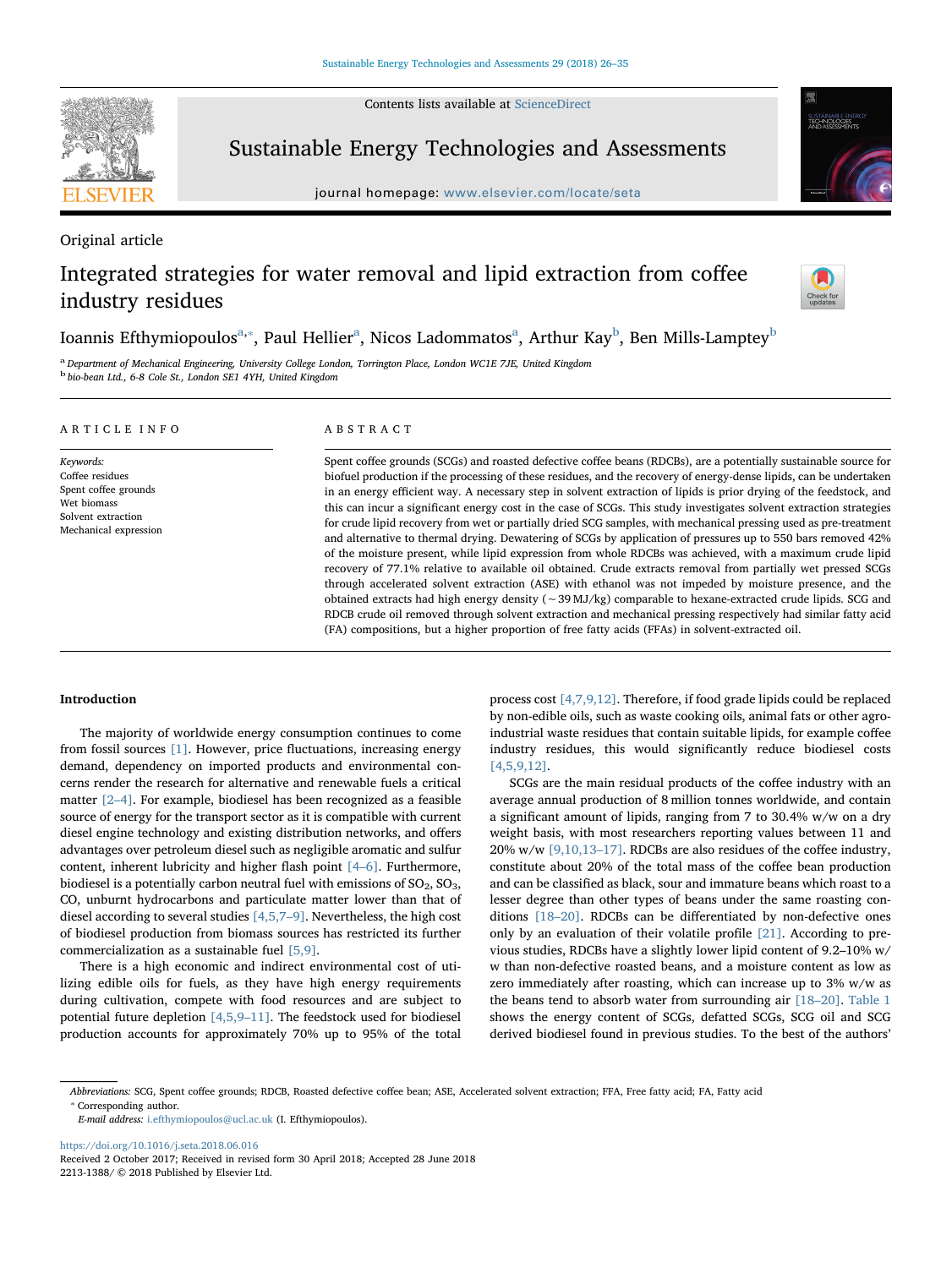#### <span id="page-1-0"></span>Table 1

Higher heating values of SCGs, SCG oil, defatted SCGs and SCG derived biodiesel.

| Reference                    | HHV of SCGs (MJ/kg) | HHV of Defatted SCGs (MJ/kg) | HHV of SCG lipids (MJ/kg) | HHV of SCG biodiesel (MJ/kg) |
|------------------------------|---------------------|------------------------------|---------------------------|------------------------------|
| Al-Hamamre et al. [9]        | 20.79               | -                            | 35.86-39.00               | 39.65                        |
| Haile $[10]$                 | -                   | 19.3–21.6                    | 38.22                     | 39.6                         |
| Campos-Vega et al. [14]      | 19.61               | 17.86                        | $\overline{\phantom{0}}$  | $\overline{\phantom{0}}$     |
| Silva et al. [22]            | 24.9                | -                            | $\overline{\phantom{0}}$  | $\qquad \qquad$              |
| Tsai et al. [23]             | 23.5                |                              | $\overline{\phantom{0}}$  | $\overline{\phantom{a}}$     |
| Go et al. [24]               | 22.83-24.39         | 20.03-20.27                  | $\overline{\phantom{a}}$  | $\overline{\phantom{a}}$     |
| Bok et al. [25]              | 22.74               | -                            | -                         | $\overline{\phantom{a}}$     |
| Romeiro et al. [26]          | 25.7                |                              | $\overline{\phantom{a}}$  | $\overline{\phantom{a}}$     |
| Zuorro and Lavecchia [27]    | 23.72-24.07         |                              | -                         |                              |
| Vardon et al. [28]           | 23.4                | 20.1                         | $\overline{\phantom{0}}$  | 39.6                         |
| Berhe et al. [29]            | -                   | 20.8                         | 37.88                     | 38.4                         |
| Abdullah and Bulent Koc [30] | -                   |                              | 43.2                      | $\qquad \qquad$              |
| Caetano et al. [31]          | 19.3                |                              | 36.4                      | $\overline{\phantom{a}}$     |
| Deligiannis et al. [32]      | 21.16               |                              | $-$                       | 39.49                        |
| Caetano et al. [33]          | 19.3                | 19.0                         | 40.8                      | $\overline{\phantom{0}}$     |

knowledge, data is not available in the literature regarding the higher heating value (HHV) of RDCBs.

Based on the findings of previous studies presented in [Table 1](#page-1-0), it can be seen that SCGs have a HHV greater than most agro-industrial residues and woody biomass (HHV: 19–21 MJ/kg) [\[25,27,28,33,34\].](#page-9-3) SCG lipids have a HHV slightly lower than that of petroleum crude oils (41–48 MJ/kg) but similar to that of other vegetable oils or animal fats [\[10,35\].](#page-9-4) The variation in SCG energy content can be possibly attributed to variation in lipid content and overall composition due to the origin, upstream processing and different blends of coffee varieties [\[9,16,36\]](#page-9-0).

One disadvantage of SCGs as a source of renewable energy is the high moisture content of the grounds, which usually ranges between 50 and 60% w/w  $[9,13]$ , but can be as low as 18% w/w  $[32]$ , or as high as 80% w/w [\[37\].](#page-9-6) The water is present either as unbound excess moisture resulting from the brewing process, with coffee grounds used in the industrial production of instant coffee retaining higher moisture levels than retail, or bound moisture entrapped within the microstructure of the solid particles [\[9,37\]](#page-9-0). For recovery of oils from SCGs, the main extraction techniques previously reported are solvent extraction and Supercritical fluid extraction (SFE), methods that require dried materials and thus necessitate removal of moisture from SCGs [\[9,10,13,15,17,37,38\]](#page-9-0).

Thermal drying has most commonly been used for dewatering SCGs at laboratory scale prior to further processing [\[9,10,13,15,28,33\]](#page-9-0), however, at large scale this would likely be a time and energy intensive procedure [\[24,30\]](#page-9-7). Extraction of lipids from wet or partially dried SCGs through Soxhlet with n-hexane showed that moisture contents greater than 2% w/w inhibit oil extraction, with increasing moisture content of the grounds leading to lower crude lipid yields, while extraction at a pilot plant with countercurrent contact of  $n$ -hexane and SCGs was found to be less sensitive to water presence of between 5 and 10 % w/w [\[13\]](#page-9-8). Abdullah and Bulent Koc (2013), attempted to circumvent the necessity for water removal by extracting lipids from wet SCGs through ultrasound-assisted two-phase oil extraction and obtained a crude lipid recovery of 98% relative to total available oil in 30 min [\[30\]](#page-9-9).

Solvent extraction of lipids at elevated temperature, commonly known as ASE, or pressurized fluid extraction, is another extraction method that partly derives from SFE but which can operate successfully with partially wet oilseeds such as rice bran and corn kernels [\[39,40\]](#page-9-10), and one that has not been previously used for the extraction of lipids from wet or partially dried SCGs. Jalilvand et al. (2013) investigated the dynamic (i.e. continuous solvent flow) pressurized fluid extraction of oil from rice bran with a moisture content of 10.2% w/w with nhexane at temperatures ranging between 40 and 80 °C, and achieved a 100% crude lipid recovery at 77 °C after 34 min with a flow rate of 0.2 ml/min [\[39\].](#page-9-10) Moreau et al. (2003) examined the extraction of oil from corn kernels with a moisture content of 14–16% at temperatures between 40 °C and 100 °C using hexane, dichloromethane, isopropanol and ethanol and obtained crude lipid yields varying between 2.9 and 5.9% w/w [\[40\].](#page-9-11) A correlation between increasing solvent polarity and higher crude lipid yield was observed in this study with ethanol being the most efficient solvent, while the highest crude lipid yields were achieved at 100 °C irrespective of the solvent used [\[40\].](#page-9-11)

Mechanical expression is another method that has been extensively used for oil removal from vegetable oilseeds such as soybean [\[41,42\]](#page-9-12), palm fruit [\[41\]](#page-9-12), rapeseed [\[43\],](#page-9-13) sesame seed [\[43\]](#page-9-13) flax seed [\[43,44\]](#page-9-13) and rubber seed [\[45\],](#page-9-14) while it has also been used before for the recovery of lipids from RDCBs by Oliveira et al. (2006), without specifying though the pressing conditions and crude lipid yields obtained [\[18\]](#page-9-1). Mechanical pressing of oilseeds is usually combined with thermal drying for better results, with materials that undergo mechanical expression partially dried prior to the pressing procedure [42–[44,46\]](#page-9-15). Ali and Watson (2013) investigated oil expression from flax seeds of water content between 4 and 12% w/w with a screw press, and found that the crude oil yield increased with increasing moisture within the range investigated [\[44\]](#page-9-16). Willems et al. (2008) investigated the expression of oil from sesame seeds with a hydraulic press at feedstock moisture contents of between 0% and 5.5% w/w and found that the highest crude oil yield was obtained at a moisture level of 2.1% w/w [\[43\].](#page-9-13)

Generally, an increase in the mechanical pressure applied leads to a crude oil yield increase in mechanical expression from oilseeds at pressures ranging from 100 to 700 bars [\[43,45\]](#page-9-13), while pressures greater than 450 bars can improve the crude oil recovery up to 15% w/w (oil/ oil) relative to presses operating at lower pressures [\[43\].](#page-9-13) Santoso et al. (2014), who examined the hydraulic expression of oil from rubber seed at pressures between 80 and 120 bars, found a relationship between increasing duration of pressing (30–90 min) and higher crude oil yield [\[45\]](#page-9-14).

Mechanical expression has also been used for water removal from SCGs, as was demonstrated by Schwartzberg (1997), who removed 63% w/w of the moisture content from SCGs by applying 600 bars of pressure (ram speed of 500 mm/min) at room temperature [\[47\].](#page-9-17) A previous study considering lignite, bio-solids and bagasse investigated temperatures ranging between 20 and 200 °C and pressures from 15 to 240 bars, for a constant duration of 5 min, and found that processing conditions of 150 °C and 120 bars removed approximately 55–75% of the water present [\[48\]](#page-9-18).

In this work, SCGs, RDCBs, crude coffee lipids extracted at different conditions and defatted SCGs and RDCBs were characterized in terms of energy content, and various processing strategies investigated for energy efficient recovery of lipids. Mechanical pressing was utilized for crude lipid and water expression from coffee residues, with only one previous report of the use of pressing for water removal from SCGs [\[47\]](#page-9-17), and none for lipid expression. Solvent extraction of oil from wet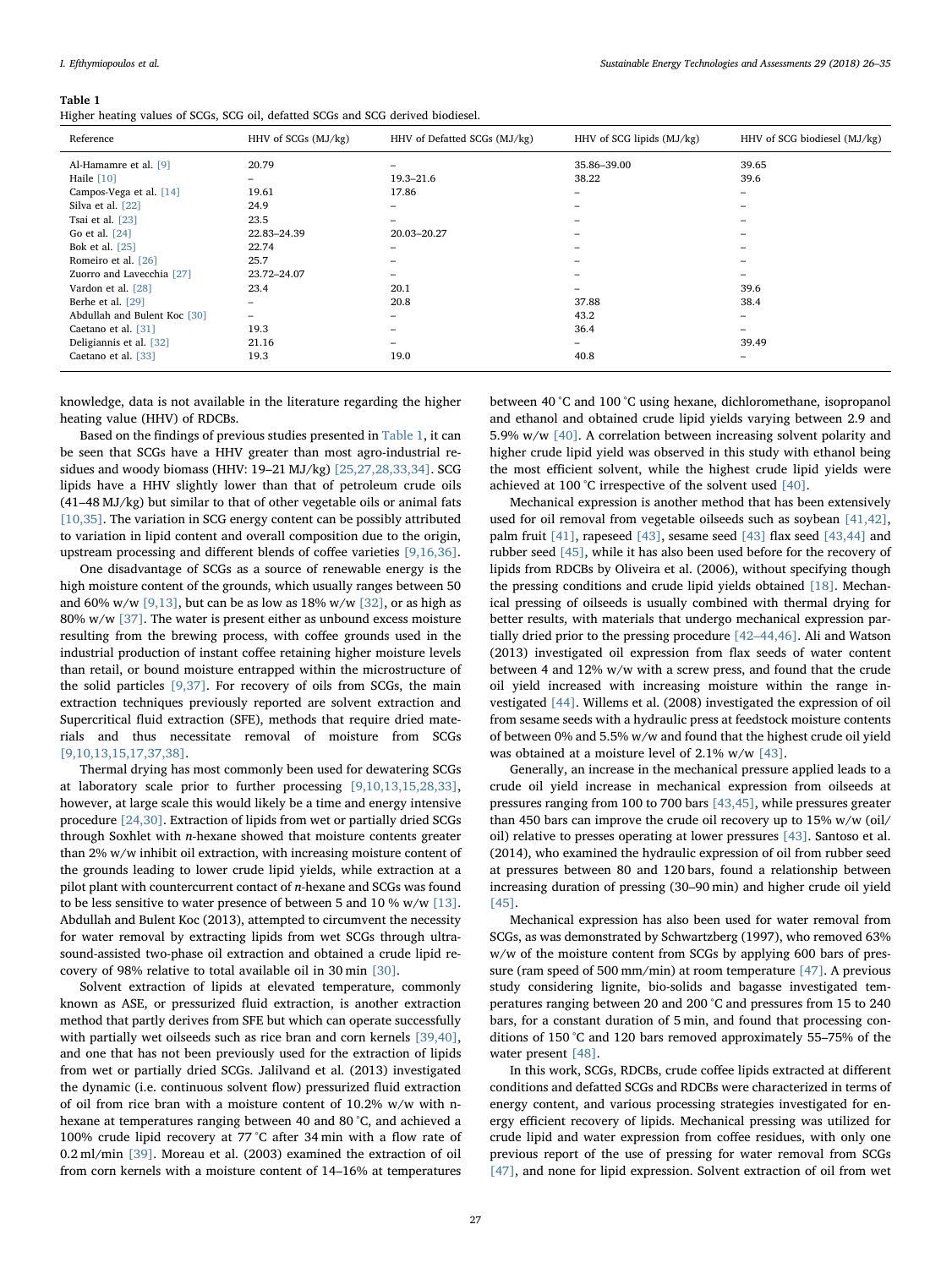and partially wet pressed SCGs at elevated temperature was investigated through ASE for the first time, and in addition, crude coffee lipids recovered through mechanical pressing and solvent extraction were compared in terms of FA profile and FFA content so as to determine the effect of the extraction method on the composition of the oil obtained, and evaluate the potential suitability of these crude lipids for biodiesel production.

## Materials and methods

The SCG and RDCB samples used were provided by Bio-bean Ltd. Three separate wet SCG batches were used due to supply issues, and these had different initial moisture contents and resulted in different crude oil yields after Soxhlet extraction at constant conditions (method described in Section "Soxhlet method"). Information regarding the origin and upstream processing of the samples used was not available, however, 2 samples had been used for instant coffee production and will be referred to throughout as ICG1 and ICG2, where ICG stands for instant coffee grounds and the other was a product of the retail market for use in espresso machines and will be referred to as RCG, where RCG stands for retail coffee grounds. The SCGs and RDCBs were subjected to complete or partial moisture removal for subsequent oil extraction through thermal drying in an oven at 100 °C, or via mechanical expression of water (method described in Section "Hydraulic ram press").

# Oil yield calculation

<span id="page-2-0"></span>The crude lipid yields obtained from the various lipid extracting methods were calculated as per Eq. [\(1\)](#page-2-0).

%crude lipid yield 
$$
=\frac{W_1}{W_2} \times 100
$$
 (1)

<span id="page-2-1"></span>Where  $W_1$  is the weight of the crude oil extracted and  $W_2$  the weight of the dry SCG sample. The crude lipid recoveries obtained relative to available oil were calculated based on Eq. [\(2\):](#page-2-1)

% crude lipid recovery = 
$$
\frac{\% \left(\frac{w}{w}\right) oil\ extracted \cdot 100}{\% \left(\frac{w}{w}\right) crude\ lipid\ yield}
$$
 (2)

Where the %  $(w/w)$  crude lipid yield corresponds to the average *n*hexane-extracted oil yield of the specific SCG batch used in each case as calculated after 3 experimental repeats ([Table 2](#page-2-2)). In the case of oil extraction with ethanol and extraction from wet SCGs, the term crude extract recovery will be used instead of crude lipid recovery as polar non-lipid compounds may have been extracted along with the coffee lipids.

In extraction methods where a solvent was used for lipid extraction, the obtained oil remained dissolved in the solvent and further processing was required to remove residual solvent from the oil-solvent mixture. Rotary evaporation was used to rapidly remove excess solvent by applying heat to a rotating round bottomed flask at a reduced pressure. Any remaining traces of solvent in the oil were then removed by nitrogen-assisted evaporation or thermal drying at 100 °C.

### Mechanical pressing

### Hydraulic ram press

A hydraulic mechanical ram press was used in the experiments that investigated the effect of pressure applied via a flat piston on wet and dry SCGs and RDCBs. The stainless steel cylindrical press had an available internal volume of ∼470 ml and was designed to withstand pressures up to 600 bars at temperatures up to 200 °C. A stainless steel pipe connected the press with a diesel engine common rail that provided fossil diesel fuel at a range of precisely controlled pressures (150–550 bars, with a deviation of  $\pm$  1 bar) as a hydraulic fluid to move the piston and apply mechanical pressure on the SCGs.

[Fig. 1](#page-3-0) shows a schematic form of the press, which consisted of 5 parts including: a free moving piston, a cylinder that was secured in a clamp in which the piston could move, a removable upper cap with two holes, one of which was used to supply hydraulic fluid pipe and the other for a pressure transducer which constantly transmitted pressure readings to a Labview program, and a removable cylinder that could hold a perforated supporting plate on which the SCGs were placed on top of a mesh of 0.1 mm aperture. Approximately 100 g of wet or dry SCGs were used in all the experiments and the pressing time was varied between 5 and 30 min. Some experiments were conducted at a temperature above ambient, where heat was applied by a 550 Watt band heater. These experiments included a preheating time of 30 min and pressing time of 20 min with the temperature of the outer press wall maintained constantly at 100 °C and measured by a thermocouple  $( \pm 1 \degree C)$ .

Following an experiment, the cylinder containing the SCGs was removed and a lab jack used to push the piston to its starting position and consequently drive the excess diesel to the fuel tank of the engine. Any water or oil removed from the SCGs and RDCBs was collected in a petri dish positioned below the perforated supporting plate and in the case of wet SCGs, the pressed cake was subjected to prolonged drying at 100 °C in an oven so as to determine by mass difference the amount of moisture remaining within the grounds.

### Screw press

A screw press with a capacity of approximately 30 kg/h was used for expressing lipids from partially dried SCGs and whole RDCBs. The raw material was fed into the press hopper and the press was pre-heated at 100 °C before starting with a shaft speed of 12 rpm that was later increased up to 30 rpm, while various gap settings and nozzle sizes were used during process optimization so as to achieve better oil release. Any derived oil was concentrated in a trough beneath the screw press and filtered through a bag filter with pore size of 25 μm, followed by a further filtration with filter paper of 5 μm pore size, to remove any fine seed debris, while the pressed raw material was discarded.

## Solvent extraction

## Soxhlet method

Oil extraction from dry SCGs and ground RDCBs was undertaken with a Soxhlet extractor, consisting of a percolator that allowed the circulation of the solvent, a thimble containing SCGs and a siphon

## <span id="page-2-2"></span>Table 2

| Moisture, oil and energy content of SCGs and resulting defatted grounds, lipids and biodiesel. |  |  |  |  |  |  |  |  |
|------------------------------------------------------------------------------------------------|--|--|--|--|--|--|--|--|
|------------------------------------------------------------------------------------------------|--|--|--|--|--|--|--|--|

| Sample       | % (w/w) Moisture | % (w/w) Crude lipid yield | HHV of dried raw samples | HHV of extracted crude lipids | HHV of dried defatted samples |
|--------------|------------------|---------------------------|--------------------------|-------------------------------|-------------------------------|
|              | content          | (Soxhlet)                 | (MJ/kg)                  | (MJ/kg)                       | (MJ/kg)                       |
| ICG1         | $57.45 \pm 1.04$ | $24.26 \pm 1.62$          | $25.5 \pm 0.30$          | $38.84 \pm 0.30$              | $20.17 \pm 0.69$              |
| ICG1-Ethanol | , ,              | $23.52 \pm 2.67$          | , ,                      | $38.23 \pm 0.21$              | $20.45 \pm 0.24$              |
| ICG2         | $67.73 \pm 1.75$ | $25.16 \pm 1.09$          | $25.86 \pm 0.10$         | $39.30 \pm 0.15$              | $20.58 \pm 0.26$              |
| RGC          | $62.15 \pm 1.41$ | $14.80 \pm 2.11$          | $22.37 \pm 0.07$         | $38.95 \pm 0.34$              | $19.85 \pm 0.11$              |
| Ground RDCBs | $2.66 + 0.37$    | $11.41 \pm 0.75$          | $21.34 \pm 0.18$         | $38.80 \pm 0.16$              | $19.60 \pm 0.54$              |

<span id="page-2-3"></span>\* Crude extract yield and HHV of crude extract is shown.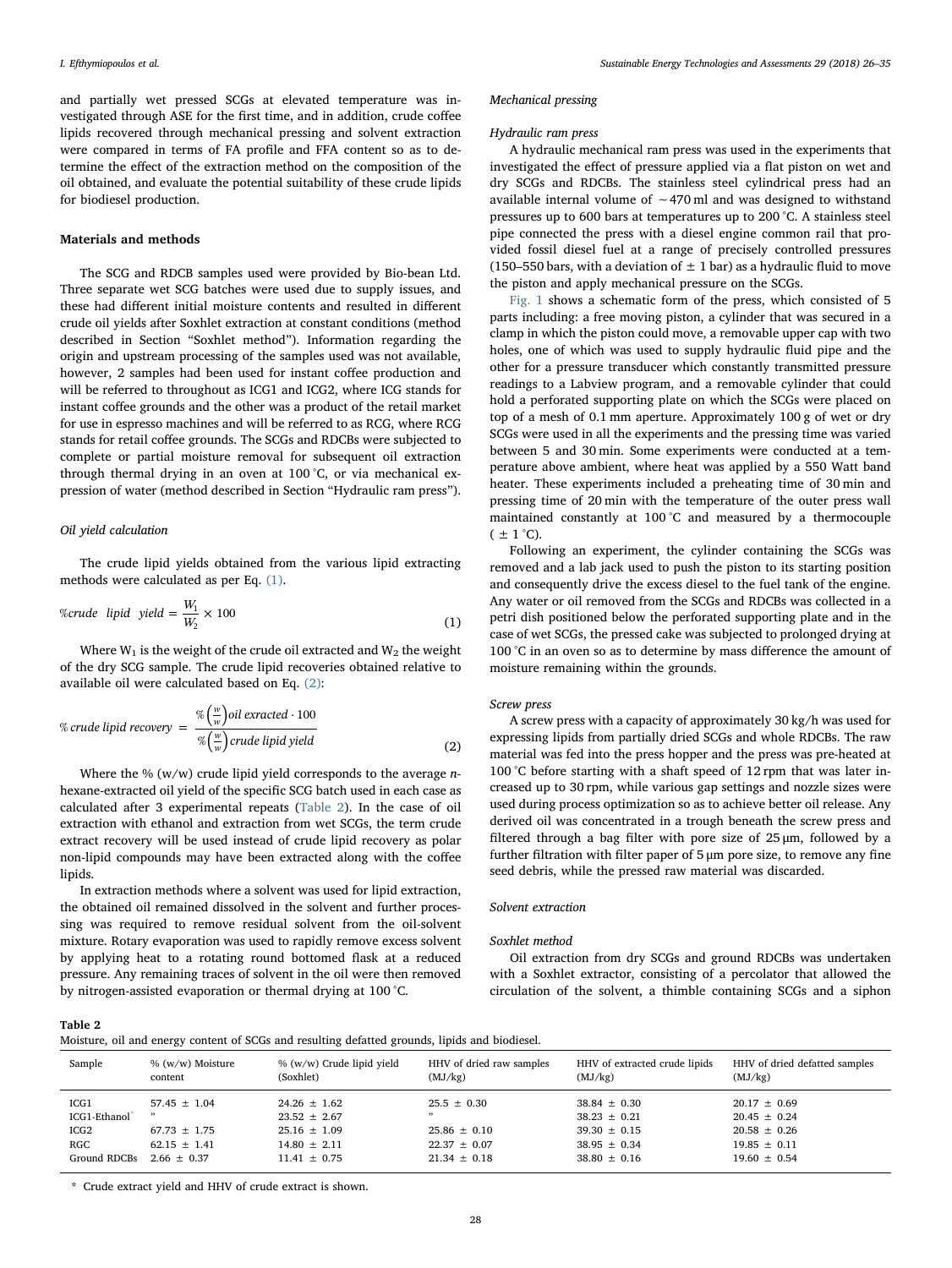<span id="page-3-0"></span>

Expressed liquid

Fig. 1. Diagram of mechanical ram press experimental set up.

mechanism. RDCBs were grinded by a seed grinder into particles with diameter < 1.0 mm prior to solvent extraction. N-Hexane was chosen as the baseline solvent based on previous studies which considered different solvents and found n-hexane to be amongst the most effective in extracting oils from SCGs [\[9,10,15\],](#page-9-0) while ethanol was also used for comparison purposes due to its polar character. For all the extractions, a 250 ml Soxhlet apparatus was used in conjunction with a high purity glass microfiber thimble of 30 mm diameter and 100 mm height. Extractions of 8 h were performed at a constant coffee to solvent ratio of 1:9 w/v with an average cycle time of 15 min.

## Accelerated solvent extraction

Solvent extraction experiments at conditions of elevated temperature were performed in an ASE 150. The high pressure applied inside the extraction cell (70–140 bars) increases the boiling point of the solvent and allows it to remain in liquid state at elevated temperatures (100–200 °C) [\[49\]](#page-9-28). For each extraction, approximately 23 g of sample was loaded into the stainless steel extraction cell (66 ml capacity), and capped with two filtration end fittings, and then fitted into the ASE oven which had been preheated to the desired temperature. The cell was then filled with solvent and pressurized by a high-pressure pump (70 ml/min). A static extraction without continuous flow of solvent was then performed, followed by pressure release and rinsing of the extracted lipids and solvent used during the extraction into the collection vial through a filter inserted at the bottom of the cell. This was accomplished by a second volume of solvent which filled the cell and initiated the second static period.

Preliminary experiments were performed with the ASE in order to determine the optimum static cycle duration as well as the ideal number of static cycles in terms of crude lipid yield obtained from dry SCG at a constant temperature of 125 °C. The maximum static extraction cycle duration that could be selected was 10 min, while a maximum of 5 static cycles could be performed per extraction. The crude oil yields obtained are shown in Fig. S.1 of the Supporting Information section, and the selection of 3 static cycles of 5 min, with a total duration of 20–25 min, was found to be the most efficient in terms of crude lipid yield. All the subsequent ASE extraction experiments have been performed at these conditions. The coffee to solvent ratio was automatically determined by the instrument and ranged from 1:5.8 to 1:6.6 w/v. Following completion of the final static cycle, the cell was purged with compressed nitrogen gas to remove the residual solvent,

extracted lipids and final solvent volume.

# Determination of coffee oil fatty acid profile and acidity

The FA profile of selected oil samples was determined by gas chromatography (GC) coupled with a flame ionization detector, following transesterification of the oil sample with methanol in the presence of sulphuric acid at elevated temperature to yield FA methyl esters. The GC was equipped with an Agilent Capillary column CP-Wax 52 CB FS, the injector temperature set to 230 °C and the detector temperature set to 300 °C. The carrier gas was nitrogen supplied at a flow rate of 0.8 ml/min, with the oven temperature initially kept at 170 °C for 3 min and then heated at a rate of 4 °C/min up to 220 °C. Detailed settings of GC experiments can be found in Supporting Information – Table S.1. The conversion yield of crude lipids into fatty acid methyl esters was calculated as per Eq. [\(3\)](#page-3-1):

<span id="page-3-1"></span>
$$
\%biodiesel conversion yield = \frac{W_3}{W_4} \times 100
$$
\n(3)

Where  $W_3$  represents the mass of fatty acid methyl esters and  $W_4$  the weight of crude oil.

Quantitative analysis was carried out using standard FA methyl esters as internal standard. The FFA content of the oil samples was determined through a method of titration with phenolphthalein as the indicator [\[50\].](#page-9-29)

## Determination of gross calorific value

The gross calorific value of solid and liquid samples including dry SCGs, defatted SCGs and coffee oil was determined using an IKA® C 1 Bomb calorimeter system. The bomb calorimeter required an oxygen supply at a pressure of 30 bars and was connected to a water cooler that provided water at a constant temperature of 19 °C.

## Results and discussion

### Feedstock characterization

The different coffee samples used in this study were characterized in terms of moisture and crude lipid yield according to the methods described in Sections "Hydraulic ram press" and "Solvent extraction",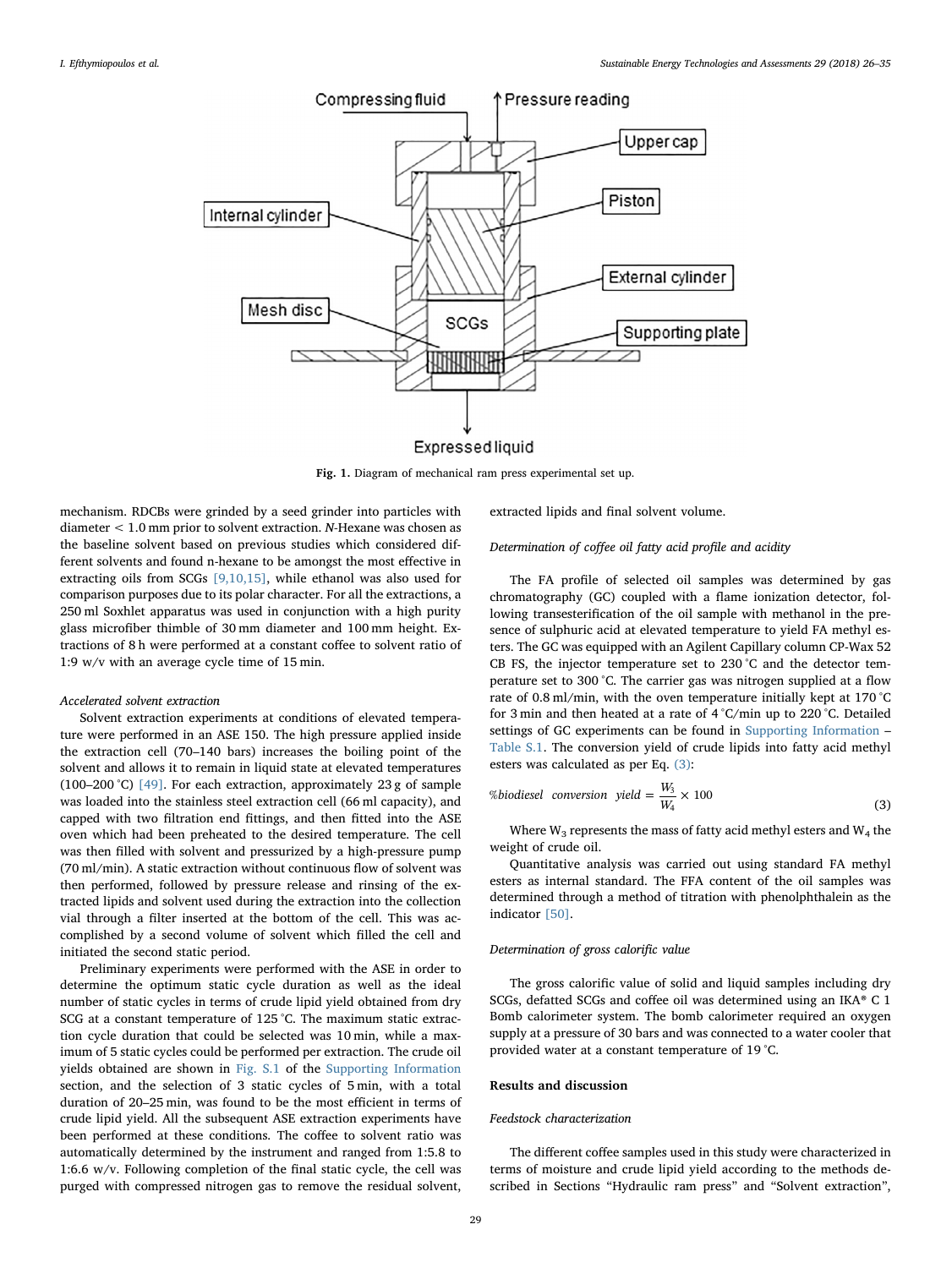while the energy content of dry raw and defatted samples, crude lipids and biodiesel was found based on the method explained in Section "Determination of gross calorific value". [Table 2](#page-2-2) shows the moisture, crude lipid yield and energy content of the SCG and RDCB samples studied, with the standard deviations presented calculated after three experimental repeats of each experiment. All the solvent extractions were conducted through Soxhlet with n-hexane, except for one in which ethanol was used.

[Table 2](#page-2-2) shows that the crude lipid yield obtained from ICG samples is significantly greater than that of the RCG sample, the crude lipid yield extracted from which is consistent with that reported in studies investigating the extraction of lipids from retail SCGs [\[9,15,17,31,32\]](#page-9-0). The higher crude lipid yield of industrial samples can be possibly attributed to the processing required for production of instant coffee, and in particular to the treatment of roasted grounds with water at high temperature and pressure which extracts water-soluble solid compounds and volatiles [\[51,52\]](#page-9-30), and consequently increases the mass portion of oil in the ICGs.

It can also be seen in [Table 2](#page-2-2) that the crude lipid yield extracted from ground RDCBs is considerably lower than that obtained from the SCGs, also in agreement with previous studies [\[18](#page-9-1)–20]. This lower crude oil yield obtained from RDCBs can possibly be attributed to their lesser degree of roasting, and therefore to the reduced dry matter loss of the defective beans relative to healthy ones, while the removal of watersoluble compounds from SCGs during the brewing process results in increased mass portion of oil [\[19,20\]](#page-9-31). Solvent extraction from ICG1 with ethanol instead of n-hexane resulted in a slightly lower crude extract yield, potentially due to its strong polar character that hindered the diffusion of non-polar SCG lipids [\[53\].](#page-9-32)

[Table 2](#page-2-2) also shows the HHVs of the ICG samples to be slightly higher than that of RCG and RDCBs, something that can likely be attributed to the lower lipid content of these samples. The HHV of the extracted crude lipids was similar for all samples, while crude extracts removed from dried ICG1 with ethanol through the Soxhlet method containing a HHV only slightly lower than that of the crude oil extracted with nhexane at the same conditions. Further to the values presented in [Table 2](#page-2-2), the HHV of FA methyl esters derived from crude ICG1 oil through two-step transesterification was found to be 39.88  $\pm$  0.24 MJ/ kg, a value similar to biodiesel HHVs measured in previous studies ([Table 1](#page-1-0)).

#### Mechanical pressing of SCGs and RDCBs

The hydraulic press described in Section "Hydraulic ram press" was used for pressing wet and dry SCGs samples from the ICG1 batch. The press was initially used to expel lipids from dry SCGs and SCGs with a moisture content of ∼5% w/w. Pressing experiments of 30 min duration were conducted at pressures ranging from 150 to 550 bars and at both ambient and elevated temperature of ∼100 °C, while at the beginning of each experiment the pressure was gradually increased to the desired pressure at a rate of approximately 50 bars/minute so as to avoid fine particles from blocking the outlet of oil capillaries. Nevertheless, the amount of oil expressed on all occasions was negligible, rendering the trials unsuccessful. This can possibly be attributed to the relatively high dynamic viscosity of waste coffee oil (50.989 mPa s) [\[9\]](#page-9-0), the thick cell walls of SCGs (2.5  $\mu$ m thick) that resist rupture [\[47\],](#page-9-17) and the densely packed formation of the SCGs that potentially resulted in clogging of oil capillary channels between the grounds.

Thereafter, wet SCGs, which had not been subjected to thermal drying, were subjected to similar pressing conditions for durations ranging from 5 up to 30 min in order to investigate the efficiency of pressing as an alternative way of SCGs dewatering. [Figs. 2a and 2b](#page-5-0) shows the percentage of moisture removed from wet SCGs at pressures between 150 and 550 bars at ambient and elevated temperature. The standard deviation of each point is 1.08 as calculated from 3 experimental repeats and represents the reproducibility of the results.

It can be seen in [Fig. 2a](#page-5-0) that there is a relation between increasing applied pressure up to 450 bars, and higher percentage of moisture removed from wet SCG. In order to evaluate the strength of the relationship between the two variables, the Pearson's correlation coefficient (r) was determined and the obtained values ranged between 0.85 for experiments conducted at 100 °C for 20 min and 0.99 for experiments with pressing duration of 5 min. Moreover, the duration of the pressing experiment had an important effect on the moisture removing efficiency of the process, and a correlation between longer pressing durations and higher percentages of moisture removed was observed irrespective of the pressure applied [\(Fig. 2b](#page-5-1)). Again the Pearson's correlation coefficient (r) was determined, with the obtained values ranging between 0.94 and 0.99 and indicating a strong linear relation of the variables.

The highest percentage of moisture removed at ambient temperature was 40.7% w/w of the initial water content (57.67% w/w – [Table 2\)](#page-2-2) and was achieved after 30 min of pressing at 450 bars. The results shown in [Figs. 2a and 2b](#page-5-0) suggest that when the duration of the extraction is longer than 5 min, an increase of pressure above 450 bars does not improve the moisture removing efficiency of the process. It is also interesting to note that at all pressures, increasing the pressing duration from 5 min to 30 min only results in a doubling of the level of moisture content removed ([Figs. 2a and 2b\)](#page-5-0).

When the pressing was conducted at an elevated temperature of approximately 100 °C, 41.9% w/w of the initial moisture was the highest portion of water removed after 20 min of pressing at 450 bars. This percentage is slightly higher than that removed at ambient temperature and similar conditions (38.8% w/w). Relative to tests conducted for 20 min at ambient temperature, heating of the press to 100 °C reduced the influence of pressure, with an increase in pressure above 250 bars resulting in the removal of only a further ∼2% w/w ([Fig. 2a](#page-5-0)). Based on the insensitivity to further pressure increases at elevated temperatures, and high initial rates of moisture removal at all conditions, it is suggested that a considerable fraction of the initial SCG water content is present as unbound excess moisture between individual particles that is easier to remove compared to bound moisture (held within individual particles). Mechanical pressing with the hydraulic ram press was also used as a pre-treatment for moisture reduction of wet SCGs prior to solvent extraction by ASE and these results are discussed in Section "Combination of mechanical pressing and solvent extraction".

Whole RDCBs were also pressed at ambient temperature in the hydraulic ram press for 60 min with the pressure applied increased from 350 to 550 bars at intervals of 20 min. Oil removal was negligible during the first 40 min at pressures between 150 and 350 bars but increased during the last phase of the experiment when a maximum pressure of 550 bars was applied. The amount of crude lipids expressed corresponded to a crude lipid yield of 2.47% w/w, or to a crude lipid recovery of 21.6% w/w relative to the average Soxhlet crude lipid yield achieved from ground RDCBs with n-hexane. While the application of sheer pressure was not as efficient in expressing crude lipids from RDCBs as Soxhlet extraction, it is suggested that a small portion of crude oil could be expressed from the RDCB sample because of the larger size of the beans relative to grounds. Whole RDCBs resulted in a loose sample formation when compared to the SCGs tested, allowing the formation of oil capillary channels.

The screw press described in Section "Screw press" was also used for expressing lipids from partially dried ICG2 with moisture contents of 5 and 10% w/w and from RDCBs. Similarly to the ram press trials, oil release from the SCGs was not achieved, rendering these trials unsuccessful. Lipid expression was achieved when whole RDCBs were pressed with the screw press and a crude oil yield of ∼8.8% w/w, corresponding to a crude lipid recovery of 77.1% w/w relative to the average RDCBs Soxhlet crude lipid yield, was obtained. A significant amount of footings was expressed along with the coffee oil, however,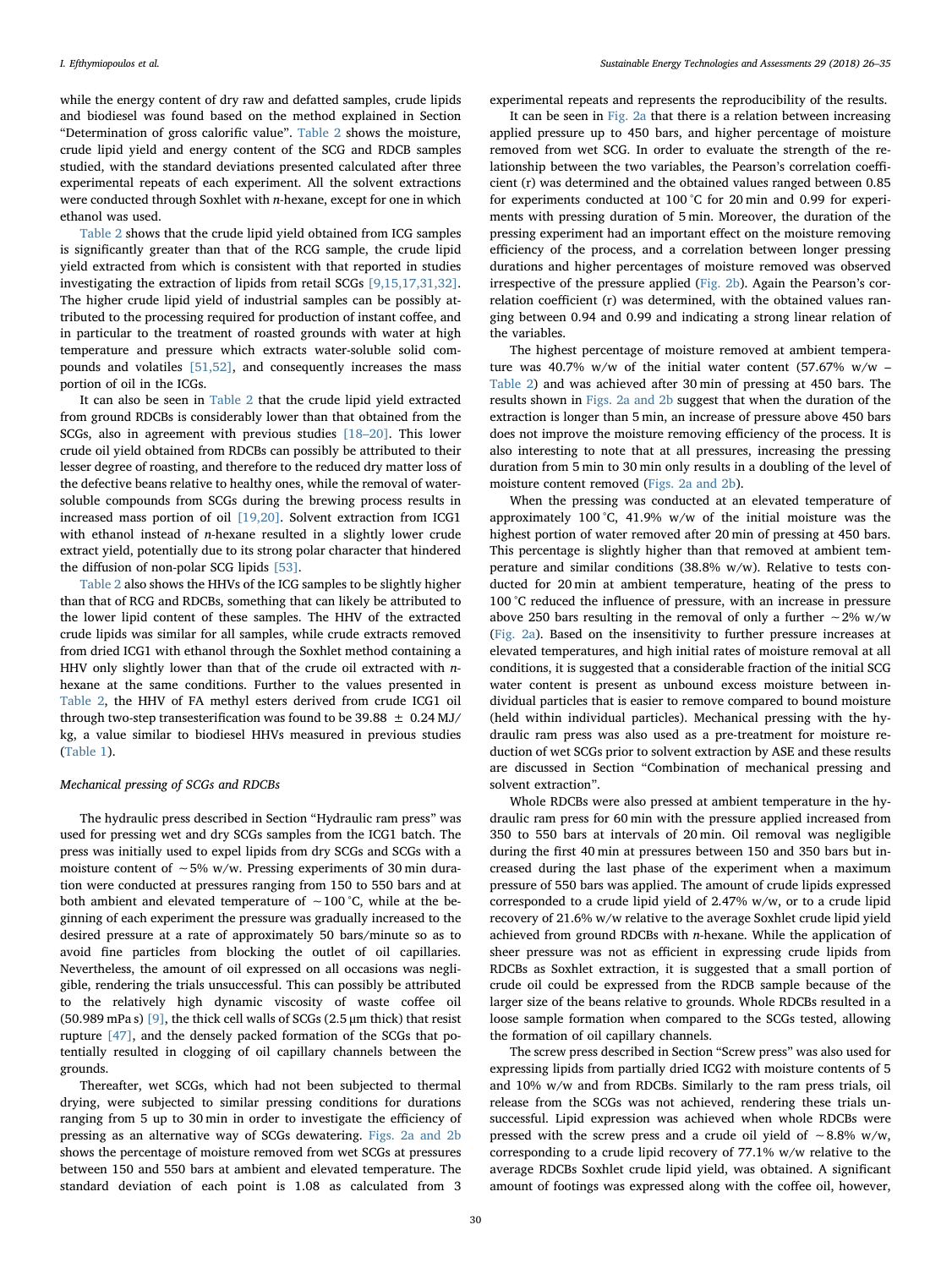<span id="page-5-0"></span>

Fig. 2a. Percentage of moisture removed from wet SCGs versus applied pressure at various conditions of temperature and pressing duration.

the two-step filtering process ensured that only an infinitesimal amount of footings could have remained in the expressed oil.

# Combination of mechanical pressing and solvent extraction

## Solvent extraction from pressed and dried SCGs

Wet RCG samples were subjected to pressing for 20 min at pressures ranging from 150 to 550 bars in the ram press, followed by thermal drying in an oven to completely remove moisture prior to solvent extraction through ASE. These experiments were conducted so as to investigate any possible effect of SCG pre-pressing on the efficiency of the subsequent solvent extraction, independent of the effect of moisture present. N-Hexane was the solvent used and all ASE extractions took place at a temperature of 125 °C. [Fig. 3](#page-6-0) shows the crude lipid recoveries obtained when samples subjected to pressing at different pressures were used. The standard deviation for each point is 0.64 as calculated from 3 experimental repeats, representing the reproducibility of the obtained crude lipid recoveries.

[Fig. 3](#page-6-0) shows that when solvent extraction is performed with a sample that has not undergone pressing, the average crude lipid recovery is 71.6% w/w. The crude lipid recovery achieved slightly increased when the sample had been pressed at 150 bars and then significantly improved when samples pressed at 250 and 350 bars were used, with crude lipid recoveries of 80.9 and 85.7% w/w obtained respectively. It can also be seen in [Fig. 3](#page-6-0) that relative to pressing at 350 bars, pressing at 450 and 550 bars resulted in decrease in the crude lipid recovery with only 66.7% w/w extracted from the SCG samples pressed at 550 bars.

The apparent trend of increasing extraction efficiency with prepressing at pressures up to 350 bars can be likely explained by distortion of the cells due to the mechanical pressing, which also leads to the formation of a porous cake with structural integrity that increases the efficiency of solvent extraction [\[41,53\]](#page-9-12). However, it is suggested that pressing at 450 and 550 bars has an inhibitory effect on the efficiency of the subsequent extraction, possibly attributable to the packed formation of the grounds caused by pressing which results in clogging of the oil capillary channels.

## Solvent extraction from partially dried pressed SCGs and wet SCGs

This section presents the results obtained from solvent extraction of wet SCGs and SCGs which had been partially dried by mechanical pressing. [Fig. 4](#page-6-1) shows the crude extract recoveries obtained from ICG2 through Soxhlet with ethanol against the moisture content of the sample. The various moisture content levels of the samples presented in [Fig. 4](#page-6-1) were achieved with thermal drying, and the standard deviation of each point is 3.74 as calculated from 3 trials.

[Fig. 4](#page-6-1) shows that a moisture content of ~2% w/w resulted in increased crude extract recovery during Soxhlet extraction with ethanol (112.3% w/w), potentially due to enhanced extraction of polar compounds [\[53\]](#page-9-32), while increase of moisture content above this limit resulted in decreased crude extract recoveries. The presence of water in the feedstock can seal the micropores which contain the lipids and

<span id="page-5-1"></span>

Fig. 2b. Percentage of moisture removed from wet SCGs versus pressing duration at ambient temperature and different pressures.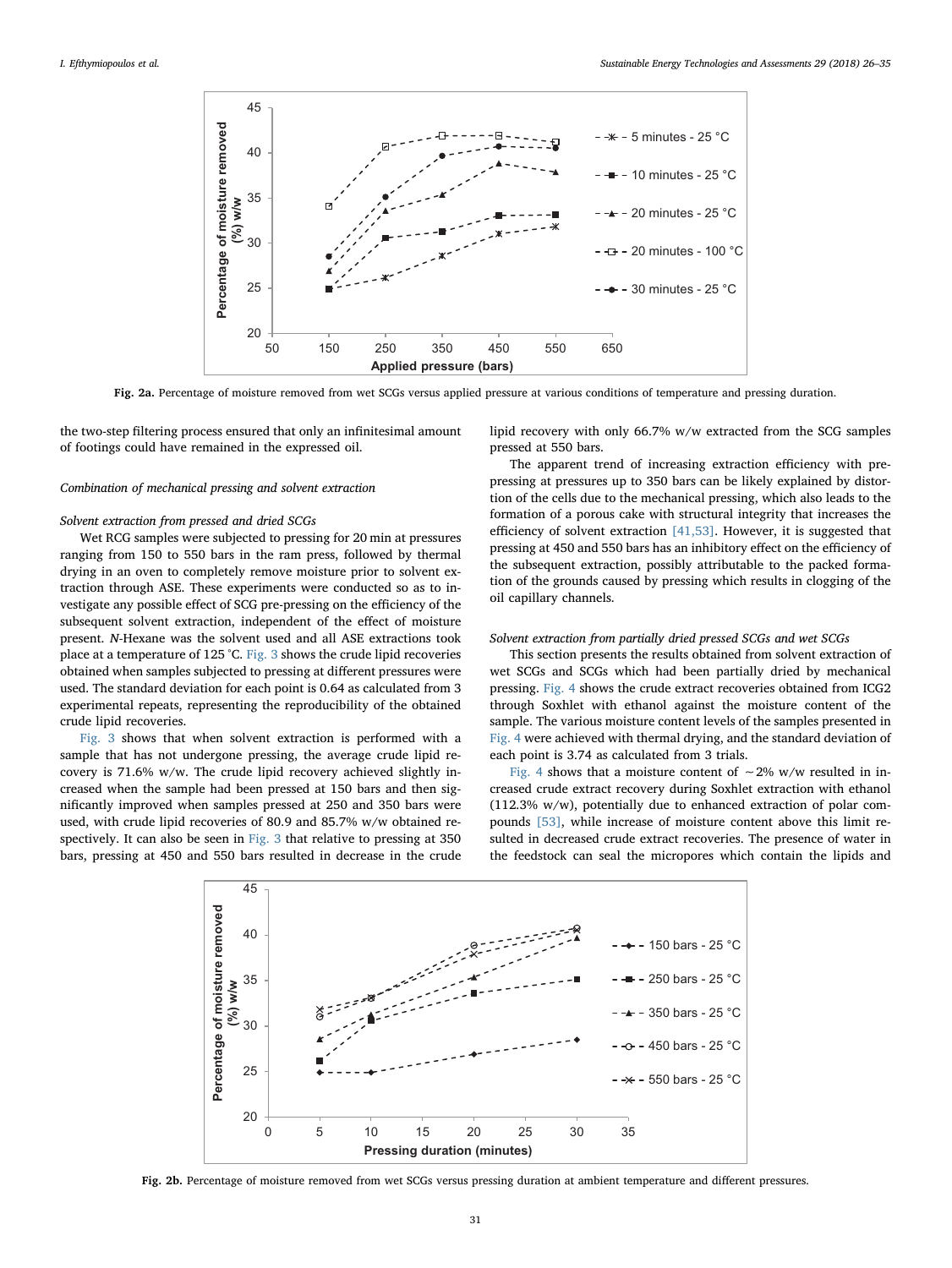<span id="page-6-0"></span>

Fig. 3. Crude lipid recoveries obtained through ASE with SCGs pressed at various pressures and thermally dried.

therefore prevent their extraction by not allowing contact with the solvent, while is also responsible for emulsion formation [\[54,55\]](#page-9-33).

Wet ICG2 samples were subjected to pressing in the hydraulic ram press for 20 min at pressures of 150, 350 and 550 bars, and ambient temperature, and resulted in samples with moisture contents of 49.50, 44.72 and 42.07% w/w respectively. [Fig. 5](#page-7-0) shows the crude extract recovery obtained through ASE with n-hexane and ethanol at 125 °C against the moisture content of the samples. The error bars show the standard deviation for each point as calculated from 3 repeats and represent the reproducibility of the obtained results.

It can be seen in [Fig. 5](#page-7-0) that there is a correlation between increasing moisture content of the sample and decreasing crude extract recovery when n-hexane was the solvent used. The Pearson's correlation coefficient (r) was used to evaluate the strength of this negative relationship between increasing moisture content and decreasing crude extract recovery, and was found to be −0.96 indicating strong linear relation of the variables. N-hexane resulted in crude extract recoveries of 9.23 and 52.92% w/w when samples with 67.73% and 42.07% w/w moisture content were tested respectively. Furthermore the effect of moisture content in hexane extractions appears to be more important than that of pre-pressing at different pressures, as pressing at 550 bars led to the highest crude lipid recovery ([Fig. 5\)](#page-7-0), in contrast with SCG samples that had been pressed and subsequently dried in an oven, where it slightly inhibited the process of extraction after complete drying ([Fig. 3](#page-6-0)).

<span id="page-6-1"></span>On the contrary, the crude extract recovery obtained with polar ethanol increased when a sample with a moisture content of 42.07% w/ w was used, and then slightly reduced when the moisture content of the samples tested further increased. Ethanol was found to be considerably more efficient than n-hexane in removing crude extracts at all moisture contents, resulting in crude extract recoveries ranging between 93.29 and 108.67% w/w when samples with moisture contents of 67.73 and 42.07% w/w were tested respectively. It is interesting to note that almost identical crude extract recoveries were obtained from dry and wet SCGs when ethanol was used at these conditions ([Fig. 5\)](#page-7-0).

These results suggest that the moisture content of the SCG sample is a serious inhibitory factor for the extracting efficiency of the non-polar n-hexane due to its hydrophobic nature which renders it insoluble in water, but does not appear to impede the removal of crude extracts when ethanol is used. Generally, as water content increases, alcohol solvents become more polar and the solubility of lipids decreases, while solubility of other polar compounds like phosphatides, sugars and pigments increases, suggesting that the extraction of compounds other than triglycerides might be responsible for the high crude extract recoveries in the case of ethanol [\[53\]](#page-9-32). Furthermore, the relatively high crude extract recoveries achieved with ethanol in ASE experiments relative to Soxhlet ([Fig. 4\)](#page-6-1) when wet or partially dried SCG samples were used can be can be possibly attributed to operation at high temperatures that improves the solubility of oil in the ethanol-water mixture, increases the diffusion rate of the lipids and the mass transfer properties of the solvent and decreases the selectivity of the extraction [\[49,53,54\].](#page-9-28) In addition, the heated and vaporized moisture generates internal pressure which ruptures the matrix cells and facilitates oil



Fig. 4. Crude extract recovery obtained through Soxhlet with ethanol against the moisture content of the SCG sample.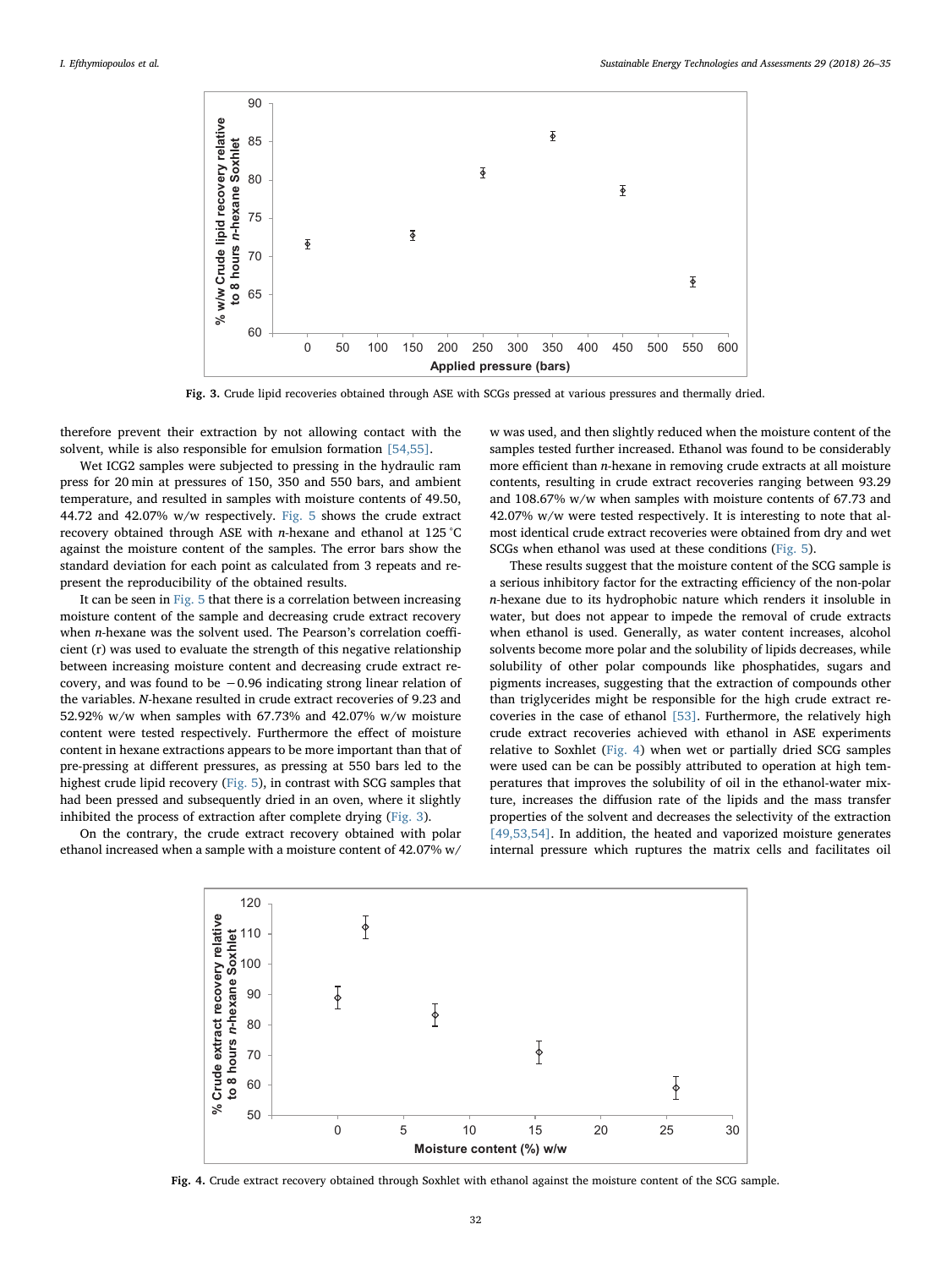<span id="page-7-0"></span>

Fig. 5. Crude extract recoveries obtained through ASE with n-hexane and ethanol against the moisture content of the SCG sample.

release [\[56\]](#page-9-34).

The energy densities of selected crude extract samples obtained through Soxhlet and ASE experiments from dried and partially wet ICG2 samples were determined by bomb calorimeter trials. [Table 3](#page-7-1) shows the measured HHVs, while the standard deviation of the shown values was found to be 0.22 MJ/kg, calculated by three experimental repeats with the same sample.

It can be seen in [Table 3](#page-7-1) that there is no significant effect of ICG2 moisture content up to 25.7% w/w on the HHV of crude extracts obtained with ethanol through Soxhlet, with the measured energy density values being similar and in most cases slightly lower than that of hexane-extracted crude oil removed from dry ICG2 grounds. Regarding the samples recovered in ASE trials, the HHV of crude extracts recovered with ethanol from partially wet pressed samples was found to be slightly lower than that of extracts removed from dry ICG2, while moisture presence had little effect on the HHV of hexane-extracted samples.

The similar HHVs of crude extracts obtained with ethanol from dry and partially wet ICG2 samples and crude lipids extracted with hexane do not mean that they have an equivalent lipid content, but indicate that these two types of extracts possibly contain similar amounts of carbon and hydrogen atoms, since a high presence of nitrogen and oxygen atoms in the extract would presumably result in significant decrease of its energy density. Nevertheless, the slightly lower HHVs of ethanol-removed extracts from samples with high moisture contents through ASE can be possibly attributed to the presence of non-lipid compounds of lower energy density compared to glycerides and FFAs.

A previous study which investigated the effect of solvent selection

<span id="page-7-1"></span>Table 3

HHVs of crude extracts obtained by Soxhlet and ASE experiments from dried and partially wet ICG2 samples.

| Extraction<br>method | % w/w moisture<br>content of ICG2<br>sample | HHV of crude<br>extract removed<br>with ethanol (MJ/<br>kg) | HHV of crude extract<br>obtained with $n-$<br>hexane $(MJ/kg)$ |
|----------------------|---------------------------------------------|-------------------------------------------------------------|----------------------------------------------------------------|
| Soxhlet              | $\mathbf 0$                                 | 39.11                                                       | 39.30                                                          |
|                      | 2.1                                         | 39.18                                                       |                                                                |
|                      | 15.3                                        | 39.46                                                       |                                                                |
|                      | 25.7                                        | 39.28                                                       |                                                                |
| ASE                  | $\Omega$                                    | 39.07                                                       | 39.16                                                          |
|                      | 42.07                                       | 38.73                                                       |                                                                |
|                      | 67.73                                       | 38.95                                                       | 39.35                                                          |
|                      |                                             |                                                             |                                                                |

and process temperature on the composition of lipids extracted from dry SCG through Soxhlet and ASE reported that ASE extraction with ethanol at temperatures above the boiling point of the solvent (125–185 °C) resulted in extraction of small amounts of caffeine, while no other non-lipid compound was identified [\[57\]](#page-9-35). The determination of lipid composition was carried out through  ${}^{1}H$  NMR analysis and caffeine or other non-lipid components were not found in samples extracted with ethanol through Soxhlet or in lipid samples extracted with hexane, suggesting that high temperature conditions and solvent polarity were responsible for the extraction of caffeine traces along with the lipids [\[57\].](#page-9-35) The presence of caffeine and other non-lipid compounds in the crude extract can potentially impact on the use of ethanol for extraction of SCG lipids, as they could have implications for the properties of the oil and its derivatives (e.g. biodiesel), and further research is needed to determine the composition of ethanol extracted SCG crude extracts and identify non-lipid compounds.

#### Fatty acid profile and free fatty acid content of derived lipids

The determination of the FA profile and FFA content of RCG oil, obtained after Soxhlet solvent extraction with n-hexane, and RDCBs oil expressed through a screw press was carried out according to the method described in Section "Determination of coffee oil fatty acid profile and acidity", while additional information can be found in Table S.1. [Table 4](#page-8-4) shows the FA composition and FFA content of the oil samples.

[Table 4](#page-8-4) shows that in both oil samples tested linoleic (C18:2), palmitic (C16:0), oleic (C18:1), stearic (C18:0), eicosanoic (C20:0) and linolenic (C18:3) were the FAs present with the highest weight percentages in decreasing order of magnitude. Detailed fatty acid profiles can be found in the Supporting Information section (Tables S.2 and S.3). The FA profiles obtained are in good agreement with coffee oil FA profiles found from previous studies [\[10,16,18,58\]](#page-9-4), while Haile (2014) produced biodiesel from SCG oil with a similar FA profile that was found to be within the standard limits (EN 14214) for density, viscosity, iodine and acid value and flash point [\[10\]](#page-9-4).

In addition, it can be seen in [Table 4](#page-8-4) that both defective and healthy roasted beans, from which the RCG sample derived, contain oil of very similar FA profile, in agreement with the findings of Oliveira et al. (2006) [\[18\].](#page-9-1) Furthermore, it suggests that the brewing process that the RCGs have been subjected to does not significantly alter the FA profile of the oil sample, coinciding with the findings of Jenkins et al. (2014), who demonstrated that the majority of coffee oils examined from fresh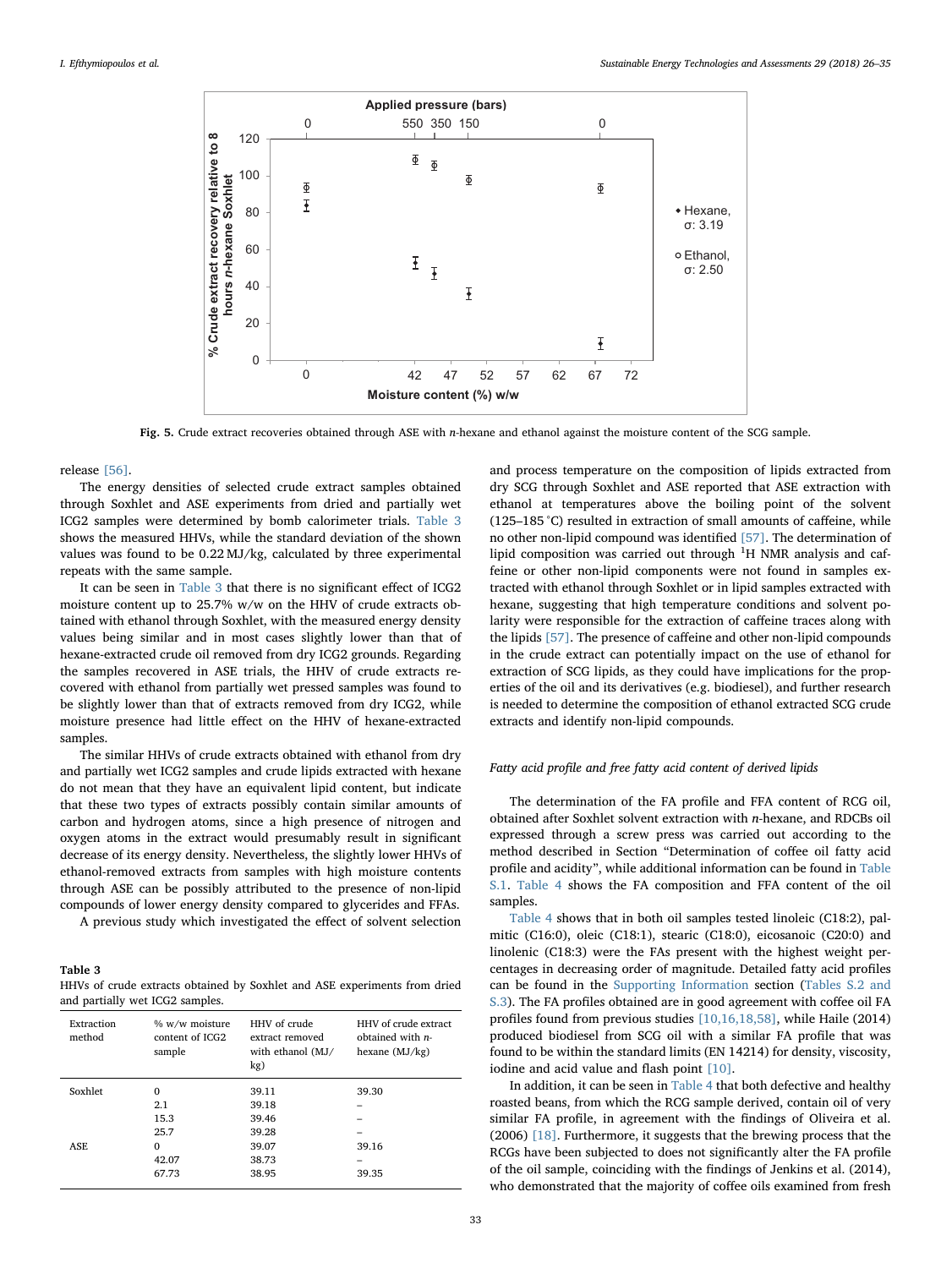### <span id="page-8-4"></span>Table 4

|  |  |  | % w/w FA composition. FFA content, and biodiesel conversion vield of RCG and RDCB crude oil samples. |  |
|--|--|--|------------------------------------------------------------------------------------------------------|--|
|--|--|--|------------------------------------------------------------------------------------------------------|--|

| Sample                    | C16:0 | C18:0 | C18:1 | C18:2 | C18:3 | C20:0 | Other | $\%$ (w/w) FFA content | % (w/w) Biodiesel conversion yield |
|---------------------------|-------|-------|-------|-------|-------|-------|-------|------------------------|------------------------------------|
| RCG solvent extracted oil | 32.7  | 7.1   | 8.5   | 44.9  | 1.3   | 2.7   | 2.8   | 15.46                  | 95.6                               |
| RDCB pressed oil          | 32.2  | 7.3   | 8.8   | 43.5  | 7     |       | 3.5   | 4.42                   | 93.9                               |

and waste samples have similar FA composition [\[16\]](#page-9-36). Moreover, the similar FA profiles of the two samples shows that the oil removal method does not significantly affect the composition of the oil, an observation that is in agreement with a study performed by Ali and Watson (2013) on the extraction of oil from flax seeds [\[44\]](#page-9-16).

[Table 4](#page-8-4) also shows that the FFA content of the pressed oil sample is significantly lower than that of the solvent extracted one, coinciding with the findings of previous studies which investigated oil extraction from other oilseeds [\[43,59\]](#page-9-13), and suggesting that it may be a better feedstock for biodiesel production as high FFA content increases oil acidity, kinematic viscosity, susceptibility to oxidation and speeds up degradation  $[9,60]$ , while FFA content above 1–1.5% w/w inhibits alkaline transesterification of the oil by forming stable emulsions that impede separation of fatty acid methyl esters from glycerol [\[9,31\]](#page-9-0). Based on these results, it is tentatively suggested that mechanical expression extracts the oil predominantly as triglycerides, while solvent extraction appears to preferentially extract FFAs from the feedstock.

The considerably higher amount of FFAs in the oil extracted from RCG relative to that obtained from RDCBs can also be justified by the treatment of RCGs with water during the brewing process, which results in increased FFA content due to hydrolysis of triglycerides [\[61\]](#page-9-37). Previous studies examining the acidity of SCG solvent extracted lipids have found FFA contents ranging between 0.31 and 20% w/w [\[5,9,15,32\]](#page-8-3), while Oliveira et al. (2006) who examined the FFA content of pressed oil from RDCBs found a value of 4.97% w/w [\[18\]](#page-9-1).

Finally, the high biodiesel conversion yields achieved from both samples indicate a relatively small presence of unsaponifiables in the examined coffee oil, which based on the obtained biodiesel yields, was higher in the case of oil expressed from RDCBs. This can be potentially justified by the brewing process that RCGs had been subjected to, which has been previously reported to remove part of the unsaponifiable matter originally present in the coffee oil [\[16\]](#page-9-36), while mechanical pressing has been found to result in crude oil with higher unsaponifiable content relative to solvent extracted oil in a study performed by Oliveira et al. (2006), due to reduced selectivity of the process [\[18\]](#page-9-1). The achieved biodiesel conversion yields are comparable to those obtained in previous studies that performed acid-catalyzed transesterification of waste coffee oil with sulphuric acid as the catalyst and obtained biodiesel yields ranging between 97 and 99% w/w [\[5,16,62\]](#page-8-3).

## Conclusions

- 1. Soxhlet extraction from partially wet SCGs with ethanol revealed an optimum moisture content of ∼2% w/w in terms of crude extract recovery, with higher levels of moisture resulting in decreased crude extract recoveries. High SCG moisture presence (up to 67% w/w) did not impede the removal of crude extracts when ethanol was used in ASE experiments at an extraction temperature of 125 °C. Crude extracts obtained with ethanol from wet or partially wet SCG had a similar, and in the case of ASE trials, slightly lower HHV relative to hexane-extracted crude lipids which could be potentially attributed to the presence of non-lipid compounds.
- 2. Solvent extraction with ASE from wet and partially wet pressed SCGs with n-hexane resulted in a significant decrease in crude extract recovery relative to crude lipid recoveries obtained from completely dry SCGs, however, both types of extracts contained similar HHVs.
- 3. The effect of mechanical pressing as a pre-treatment method of wet

SCGs prior to drying and solvent extraction of lipids from dried SCGs was beneficial until a maximum increase in crude lipid recovery was reached at 350 bars. Pressing at higher pressures appeared to inhibit the subsequent process of crude oil extraction from dry SCGs, possibly due to compaction of the feedstock and reduction of gaps between particles.

- 4. Significant moisture removal from SCGs was achieved through the ram press (up to 42% w/w of the total water present), and a relation between increasing pressure from 150 to 450 bars and higher percentage of moisture removed was observed. An increase of pressure from 450 to 550 did not improve the moisture removing efficiency of the process and in some cases resulted in reduced water removal. In addition, longer durations of pressing resulted in the removal of significantly higher moisture percentages. Moisture reduction through pressing was improved at pressures of 350 bars and below at an elevated temperature of 100 °C.
- 5. Expression of oil from RDCBs with a ram press resulted in crude lipid recovery of 21.6% at an applied pressure of 550 bars, with lower pressures leading to negligible recoveries, while oil expression from RDCBs through the screw press resulted in crude lipid recovery of 77.1% w/w relative to hexane-extracted crude lipid yield.
- 6. The FA profile of crude oil obtained from RCGs and RDCBs through solvent extraction with n-hexane and pressing respectively was almost identical, however, n-hexane-extracted crude lipids were found to have a considerably higher FFA content relative to oil expressed from RDCBs but a slightly lower unsaponifiable content.

## Acknowledgements

The authors would like to thank Bio-bean Ltd. for providing SCG samples for experimental purposes and financial support throughout this research. Funds for this research were also provided by EPSRC Grant EP/M007960/1.

# Appendix A. Supplementary data

Supplementary data associated with this article can be found, in the online version, at [https://doi.org/10.1016/j.seta.2018.06.016.](https://doi.org/10.1016/j.seta.2018.06.016)

## References

- <span id="page-8-0"></span>[1] BP. BP Statistical Review of World Energy 2017. Br Pet 2017:1–52. doi: [http://](http://www.bp.com/content/dam/bp/en/corporate/pdf/energy-economics/statistical-review-2017/bp-statistical-review-of-world-energy-2017-full-report.pdf) [www.bp.com/content/dam/bp/en/corporate/pdf/energy-economics/statistical-](http://www.bp.com/content/dam/bp/en/corporate/pdf/energy-economics/statistical-review-2017/bp-statistical-review-of-world-energy-2017-full-report.pdf)[review-2017/bp-statistical-review-of-world-energy-2017-full-report.pdf.](http://www.bp.com/content/dam/bp/en/corporate/pdf/energy-economics/statistical-review-2017/bp-statistical-review-of-world-energy-2017-full-report.pdf)
- <span id="page-8-1"></span>[2] IEA. World Energy Outlook 2016 (Executive Summary). World Energy Outlook 2016:1–8. doi: [http://www.iea.org/publications/freepublications/publication/](http://www.iea.org/publications/freepublications/publication/WEB_WorldEnergyOutlook2015ExecutiveSummaryEnglishFinal.pdf) [WEB\\_WorldEnergyOutlook2015ExecutiveSummaryEnglishFinal.pdf](http://www.iea.org/publications/freepublications/publication/WEB_WorldEnergyOutlook2015ExecutiveSummaryEnglishFinal.pdf).
- [3] Pinzi S, Garcia IL, Lopez-Gimenez FJ, DeCastro MDL, Dorado G, Dorado MP. The ideal vegetable oil-based biodiesel composition: a review of social, economical and technical implications. Energy Fuels 2009;23:2325–41. [http://dx.doi.org/10.1021/](http://dx.doi.org/10.1021/ef801098a) [ef801098a.](http://dx.doi.org/10.1021/ef801098a)
- <span id="page-8-2"></span>[4] Canakci M, Sanli H. Biodiesel production from various feedstocks and their effects on the fuel properties. J Ind Microbiol Biotechnol 2008;35:431–41. [http://dx.doi.](http://dx.doi.org/10.1007/s10295-008-0337-6) [org/10.1007/s10295-008-0337-6.](http://dx.doi.org/10.1007/s10295-008-0337-6)
- <span id="page-8-3"></span>[5] Kwon EE, Yi H, Jeon YJ. Sequential co-production of biodiesel and bioethanol with spent coffee grounds. Bioresour Technol 2013;136:475–80. [http://dx.doi.org/10.](http://dx.doi.org/10.1016/j.biortech.2013.03.052) [1016/j.biortech.2013.03.052.](http://dx.doi.org/10.1016/j.biortech.2013.03.052)
- [6] Demirbas A. Biofuels securing the planet's future energy needs. Energy Convers Manage 2009;50:2239–49. [http://dx.doi.org/10.1016/j.enconman.2009.05.010.](http://dx.doi.org/10.1016/j.enconman.2009.05.010)
- [7] Ma F, Hanna MA. Biodiesel production: a review. Bioresour Technol 1999;70:1–15. [http://dx.doi.org/10.1016/S0960-8524\(99\)00025-5.](http://dx.doi.org/10.1016/S0960-8524(99)00025-5)
- [8] Knothe G, Van Gerpen JH, Krahl JJ, Gerpen JH Van. The biodiesel handbook, vol. 2; 2005. doi: 10.1201/9781439822357.